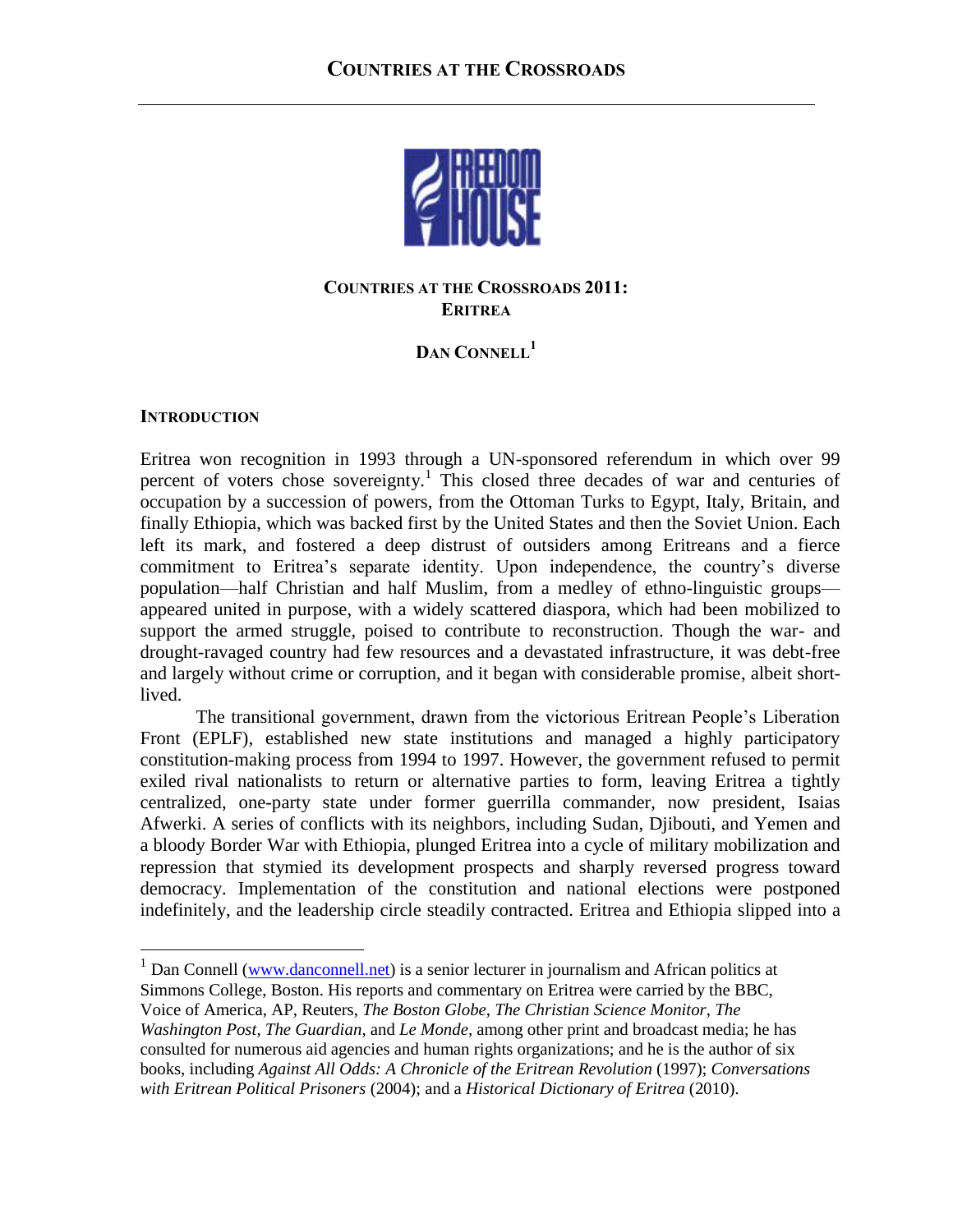tense state of "no-peace-no-war" that kept the entire Horn of Africa off balance, even as the region—the southern flank of the Middle East—became a new theater of global conflict. Today, the ongoing power struggle with Ethiopia, which Eritrea seeks to weaken by engaging it on multiple fronts through proxies within Ethiopia and on the country's periphery (mainly Somalia), serves to justify the regime's brutal authoritarian rule and acts as the main driver of Eritrea's regional policy.

In the early 2000s, people who challenged the regime began to disappear. In September 2001, high-level critics within the ruling party—dubbed the Group of 15 (G-15) after signing an open letter calling for democratic reforms—were jailed, and the private press, which had covered the reformists' demands, was shut down. Over subsequent months, hundreds suspected of disloyalty or dissent were rounded up and imprisoned as President Isaias<sup>2</sup> consolidated his control. In April 2002, the government banned what it termed "new churches,‖ denominations dating from the postcolonial period, and began jailing their members alongside political prisoners. No charges were brought against any of them, leaving people unsure of what could get them arrested. This uncertainty engendered a pervasive terror of the authorities and a growing mistrust of neighbors, co-workers, and others who might turn someone in for a slip of the tongue. This condition persists to this day, and thousands remain jailed in a vast network of secret prisons.

Nearly two decades after independence, the façade of normalcy in Eritrea masks a remarkably efficient tyranny. The elaborately constructed institutions of the state have little relation to the actual exercise of power, which is heavily concentrated in the hands of President Isaias. There are minor competing power centers within the military, but evidence indicates that he remains in full control of all factions. Isaias has no obvious successor, and there is no mechanism in place to select one, should the need arise.

## **ACCOUNTABILITY AND PUBLIC VOICE**

The present government was established by decree on May 19, 1993, with three branches to oversee a four-year transition to constitutional rule. The legislative branch, initially composed of the EPLF Central Committee and an equal number of handpicked representatives from regional assemblies, became the new National Assembly; it confirmed Isaias as president and chair of the assembly in the country's only such election for the top office. In February 1994, the EPLF became the People's Front for Democracy and Justice (PFDJ). The PFDJ's new 75-member Central Council comprised half of the reconstituted National Assembly, whose remaining members were selected from party-controlled regional elections and diaspora groups. The judiciary was established in 1992 as a separate body, but its leading members were appointed, and sometimes removed, by the president. Thus, power over the party and all branches of government was concentrated in the hands of President Isaias.

Since then, these institutions have functioned not as counterbalancing powers that create policy or hold individuals accountable for their actions, but as enforcers of executive will. The president maintains a structure parallel to the Council of Ministers, with advisers who gather in closed meetings with Isaias to make policy decisions outside of the formal governing structure. The National Assembly also holds closed meetings, and its numbers have steadily dwindled as members have been jailed or gone into exile. The PFDJ Secretariat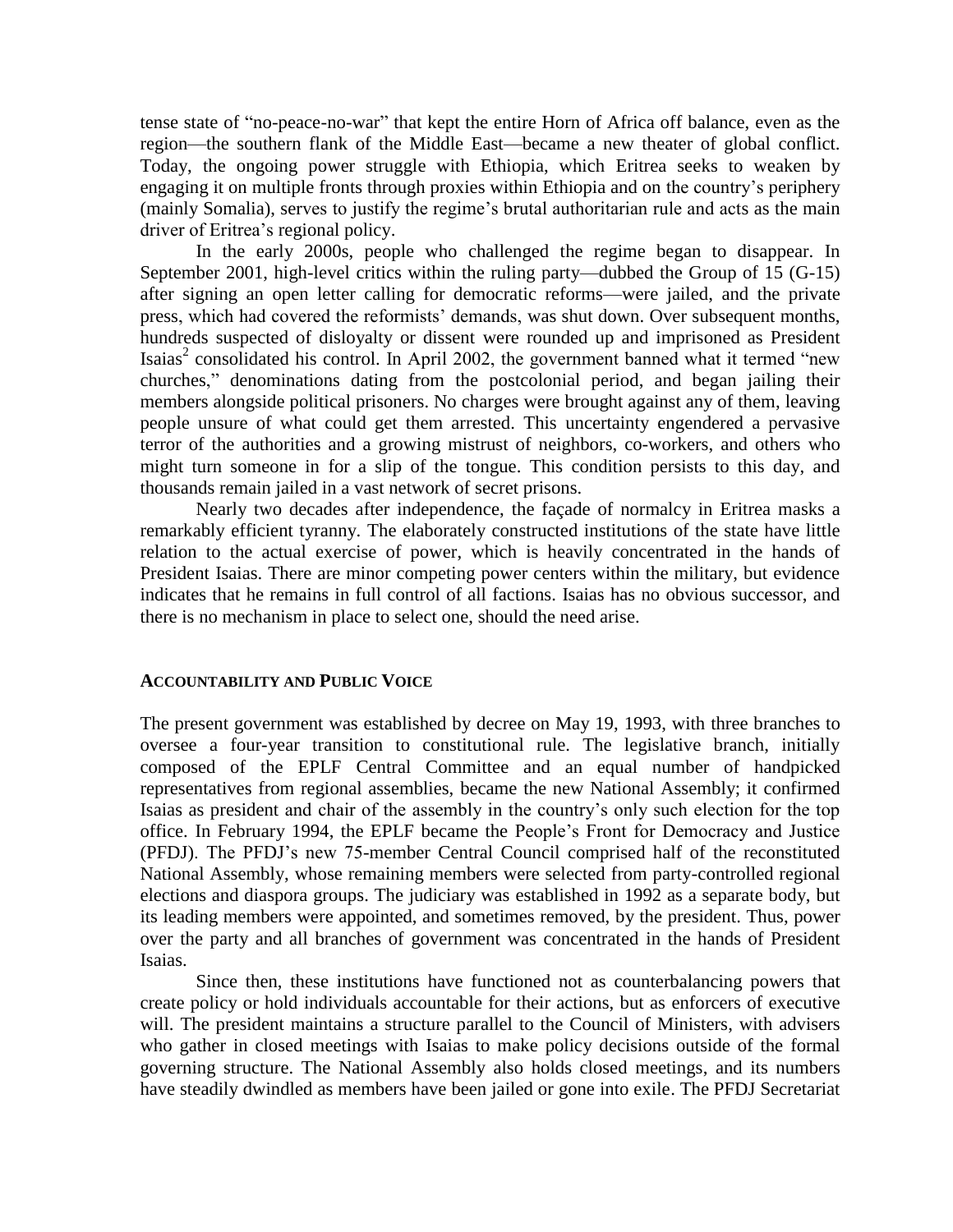and the top echelon of the Eritrean Defense Forces report directly to the president and each group has responsibilities parallel to those of appointed government officials. It is these informal channels linked to Isaias, rather than formal institutions, that have genuine governing power in Eritrea.

Eritrea's constitution, ratified by a 527-member constituent assembly on May 23, 1997, guarantees citizens "broad and active participation in all political, economic, social, and cultural life of the country."<sup>3</sup> Government officials originally promised that the constitution would go into effect after national elections were conducted. The government delayed these elections, which were first scheduled for 1998, and subsequently delayed them again due to war. When they were rescheduled for 2001, the government again put them off because of a political crisis. The government has not yet set a new date for elections, and the president has declared publicly that he sees no reason to hold them.

The PFDJ is Eritrea's only legal political party. It manages all local and regional elections, which are open to men and women of all religious and ethnic backgrounds, although no forms of political organization outside of the PFDJ are permitted. Voting for local office is conducted in town meeting style sessions presided over by PFDJ cadres, who enforce public participation even as they manage outcomes. Campaigns are not permitted, nor are candidates allowed to set up political operations. Public discussion centers on the character of the individual candidates and their loyalty to the party. There is no public debate or discussion about policy and no outlet for new proposals or critiques of existing policies. New initiatives are only allowed if prepared by party functionaries and carefully vetted by the president's office. In 2001, a parliamentary commission drafted a law to legalize multiple parties and lay the groundwork for national elections, but the president refused to implement it and instead sacked the commission chair, minister of local government, and unofficial Vice President Mahmoud Ahmed Sherifo. The following September, Isaias ordered Sherifo's arrest, along with that of other high-ranking reformists identified with the G-15.

Isaias's political vision and autocratic leadership have dominated the nationalist movement since the 1970s. His political instincts first emerged when he rose to the top of the student movement. Upon joining the liberation front, he was sent to China for training at the height of the Cultural Revolution. He subsequently operated through a pattern of nested organizations, using the clandestine Maoist Eritrean People's Revolutionary Party (EPRP) to control the newly formed Eritrean People's Liberation Front. He claimed to have dissolved this party abruptly in the early 1990s, but his method of leadership remains one of opaque, secretive decision-making and complete intolerance for disagreement. The countervailing force exercised by other party and front founders during the independence war and in Eritrea's early postwar years disappeared with the crackdown in 2001, during which most dissenting voices were imprisoned, leaving the president with no serious rivals and no designated successor. 4 The limited centers of influence that still exist are to be found in the military and the ruling party. The most important in the armed forces—whose positions were substantially strengthened during and after the 1998–2000 war with Ethiopia—are Generals Tekle "Manjus" Kiflai, Filipos Weldeyohannes, Haile "China" Samuel, Gerezghier "Wuchu" Andemariam, and Teklai Habteselassie. Each controls significant economic assets, as well as military prisons and administrative hierarchies that parallel—and have come since 2001 to outrank—those of civilian governors in their theaters of operation. Conscripts under their command are routinely used for public works projects and revenue-generating enterprises, though Isaias periodically rotates their assignments to prevent the emergence of entrenched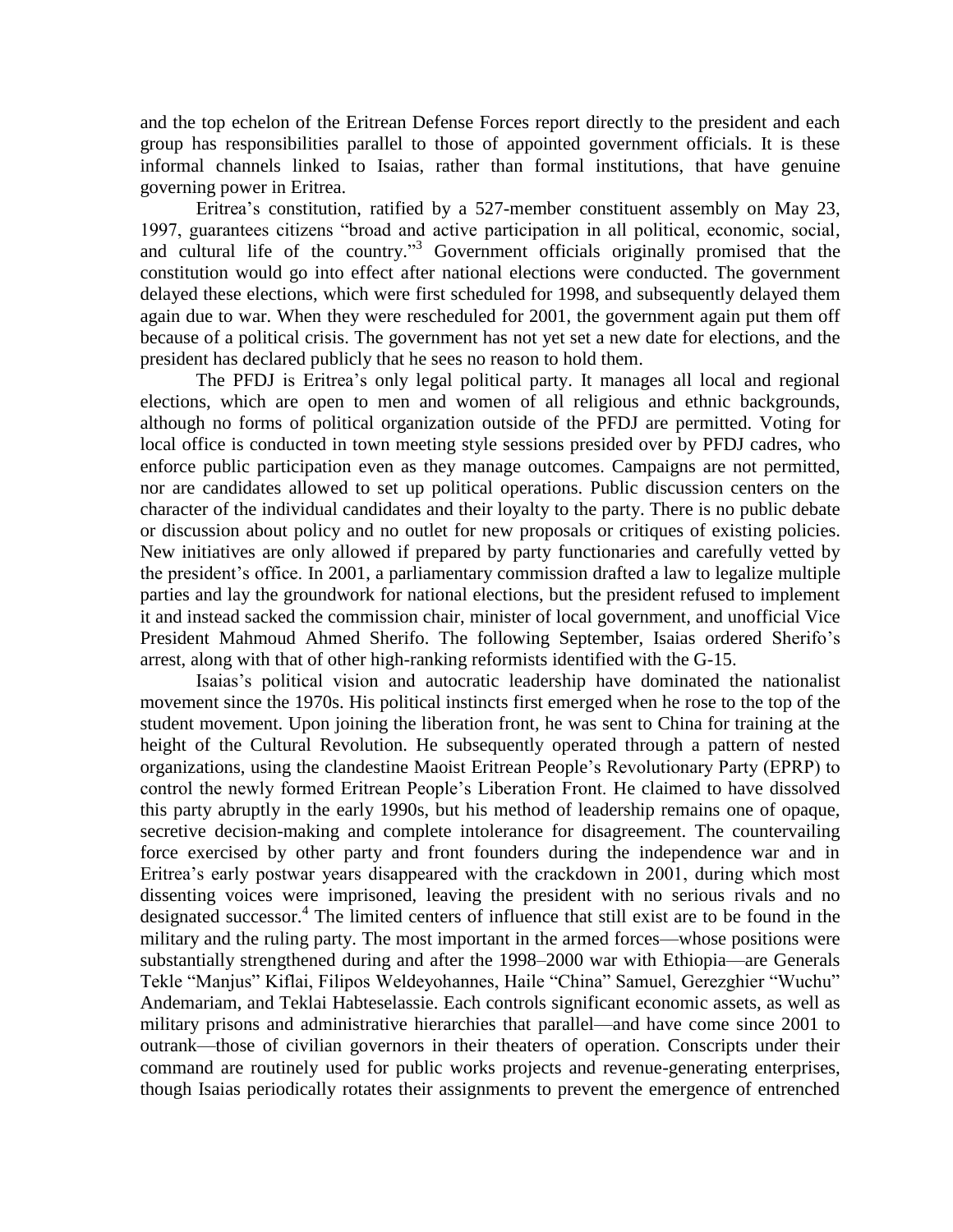power bases. On the civilian side, the most important figures are the department heads in the PFDJ secretariat, particularly the head of political affairs, Yemane Gebreab, and the head of economic affairs, Hagos Gebrehewot. The two have worked together since the 1970s and were elevated to leadership positions by the president in 1994. Yemane is one of Isaias's most trusted advisors. In 2010, his name was appended to a U.S. presidential order detailing sanctions against persons accused of "contributing to the conflict in Somalia" and posing an "extraordinary threat to the national security and foreign policy of the United States."<sup>5</sup> Hagos is the most important figure in Eritrea's command economy and heads the party's complex web of financial and commercial enterprises. Another rising star is Information Minister Ali Abdu Ahmed, an Isaias protégé and a zealous hardliner.

With no space in Eritrea for competing political parties, independent media, or autonomous civil society groups, and with all avenues for dissent closed, organized opposition to the PFDJ-controlled government has been visible only outside the country since 2001. The dissent that exists within Eritrea today either takes the form of passive resistance or clandestine organizing. Outside, the main opposition consists of the 12-member Eritrean Democratic Alliance (EDA), whose headquarters are in Ethiopia, a fact that undermines their credibility with Eritreans at home. The EDA includes a wide range of parties and fronts, many of them small and regionally focused, which until recently have had little more in common than hatred for Isaias. In 2009 and 2010, however, they gelled into several blocs or coalitions, including one large unarmed political party—the Eritrean People's Democratic Party (EPDP), drawn from offshoots of both the PFDJ and its liberation-era rival, the Eritrean Liberation Front (ELF)—and two armed blocs, the Eritrean Solidarity Front, built mainly around Muslim rights issues, and the Democratic Front of Eritrean Nationalities, focused on the rights of ethnic minorities. The two identity-based blocs announced a unified military command in May 2010, signaling a decision to step up armed operations, while underlining the primary cleavage in Eritrean politics—that between the highland Tigrinya-speaking Christians who make up half the population and dominate both the government and the secular EPDP and the lowland, politically-marginalized Muslims from Eritrea's eight ethnic minorities. <sup>6</sup> All share a commitment to oust Isaias from power, though they differ over the degree to which they should cooperate with Ethiopia and whether to use violence against the Asmara regime.

Many Eritrean refugees and exiles distrust these parties, however, as nearly all are led by people who have fought among themselves to dominate the national movement since the 1960s. Many of the younger members of Eritrea's growing diaspora have lived in societies that are more politically liberalized than their home country, and are trying to promote that openness back home. They have focused on building community centers, human rights organizations, and NGOs, as well as alternative media—web-based and broadcast. These media projects not only knit the youth activists together but also reach people inside of Eritrea, as numerous postings on Eritrean websites demonstrate, often at considerable risk to the sender.

Despite the amorphous and highly individualized nature of many non-party activist diaspora organizations, this sector plays a crucial role in sustaining Eritrean identity and engaging Eritreans in a global dialogue over present conditions in the country and the future of their homeland. By 2010, this sphere was experiencing a degree of consolidation, with the emergence of such formations as the South Africa-based Eritrean Movement for Human Rights and Democracy, the Network of Eritrean Civic Societies-Europe (a coalition of rights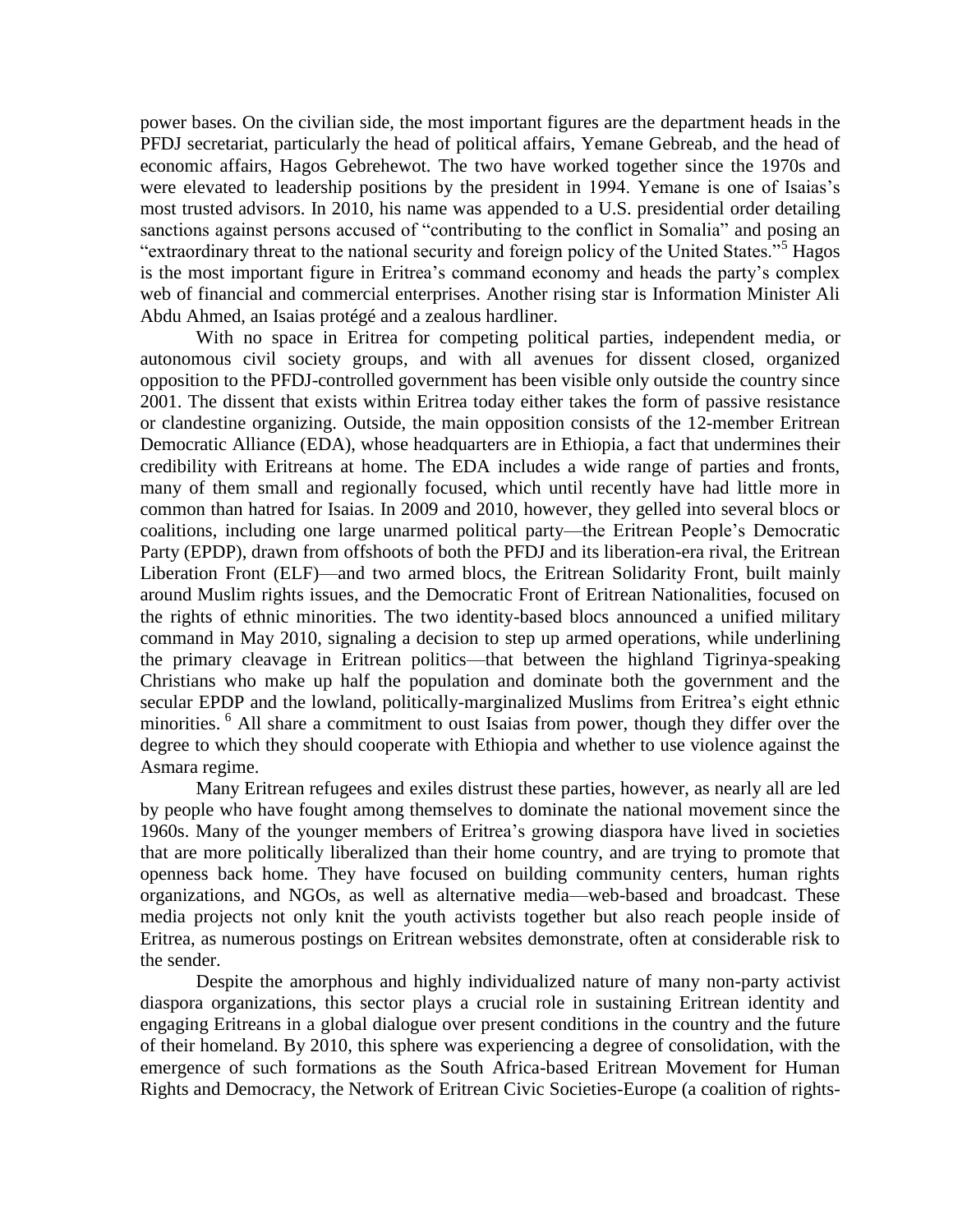focused organizations), the London-based Citizens for Democratic Rights in Eritrea, and a largely North American alliance, Eritrean Global Solidarity, none of which operate within Ethiopia.

The civil service in Eritrea, initially based on a mix of merit and political loyalty, has become increasingly dysfunctional, as experienced personnel have fled the country and been replaced by unskilled national service conscripts, many of whom are subject to petty corruption and political manipulation (see Civil Liberties). There are no published guidelines, no legal recourse in the event of dismissal, and no transparent competitive process for securing civil service positions or gaining advancement. Ministerial portfolios are frequently shuffled to keep rivals from developing power bases of their own. High-ranking officers and government officials who question the president's judgment over minor issues often find themselves subjected to the practice of *midiskal* (freezing), in which they are removed from their posts and kept on salary but not permitted to work.

Eritrea has not permitted the formation of autonomous civil society groups, think tanks, policy organizations, or other NGOs since the mid-1990s. The only indigenous NGO not directly under the control of the PFDJ is Citizens for Peace in Eritrea, which focuses solely on the conflict with Ethiopia. With two exceptions—Planned Parenthood and the Red Cross Society—international groups are not permitted to establish local chapters, and global human rights organizations are blocked from visiting and carrying out investigations.<sup>7</sup> In 2005, the government decreed that international aid agencies should pay taxes on all goods imported into the country, including food and medicine, and expatriate employees should pay income tax. Agencies allowed in the country were limited to relief and rehabilitation programs. The government prohibited these groups from engaging in political and economic development activities, and required that they have a minimum of \$2 million in easily accessible cash deposits. The parallel requirement for national NGOs was \$1 million. There was an exodus of foreign NGOs as a result of these onerous requirements and most local agencies were inadvertently forced into closure because of their inability to comply.

Upon the country's independence, all media were extensions of outlets developed and controlled by the EPLF and came under state ownership and control. However, some newly formed civil society organizations, charitable societies, and other nongovernmental sources began producing publications. Following the 1996 promulgation of a new press code, privately-owned newspapers were allowed for the first time in a half-century.<sup>8</sup> In September 2001, however, the government abruptly closed these newspapers and arrested their reporters and editors during a crackdown on all forms of public dissent and individual expression. Independent media has not operated within Eritrea since that crackdown. The Ministry of Information publishes three newspapers: the Tigrinya daily *Hadas Eritrea*; the Arabic daily *Eritrea Al-Hadisa*; and the English-language *Eritrea Profile*. 9 The PFDJ also publishes a monthly magazine, *Hidri* (Trusteeship), in Arabic and Tigrinya.

Dimtsi Hafash (Voice of the Broad Masses), which the EPLF started in 1979, is Eritrea's only legal radio service. It broadcasts from Asmara and reaches most of Eritrea, with programming in 10 languages. The opposition EDA and several of its affiliates use facilities in Ethiopia and Sudan to broadcast irregularly into Eritrea. After the crackdown in 2001, programming originating in North America, Europe, and in South Africa was broadcast via shortwave and satellite, as well as over the Internet. All television programming is produced by the state-owned Eri-TV, which programs in Tigrinya, Tigre, Arabic and English. EriNa, the government-operated Eritrean News Agency, collects local,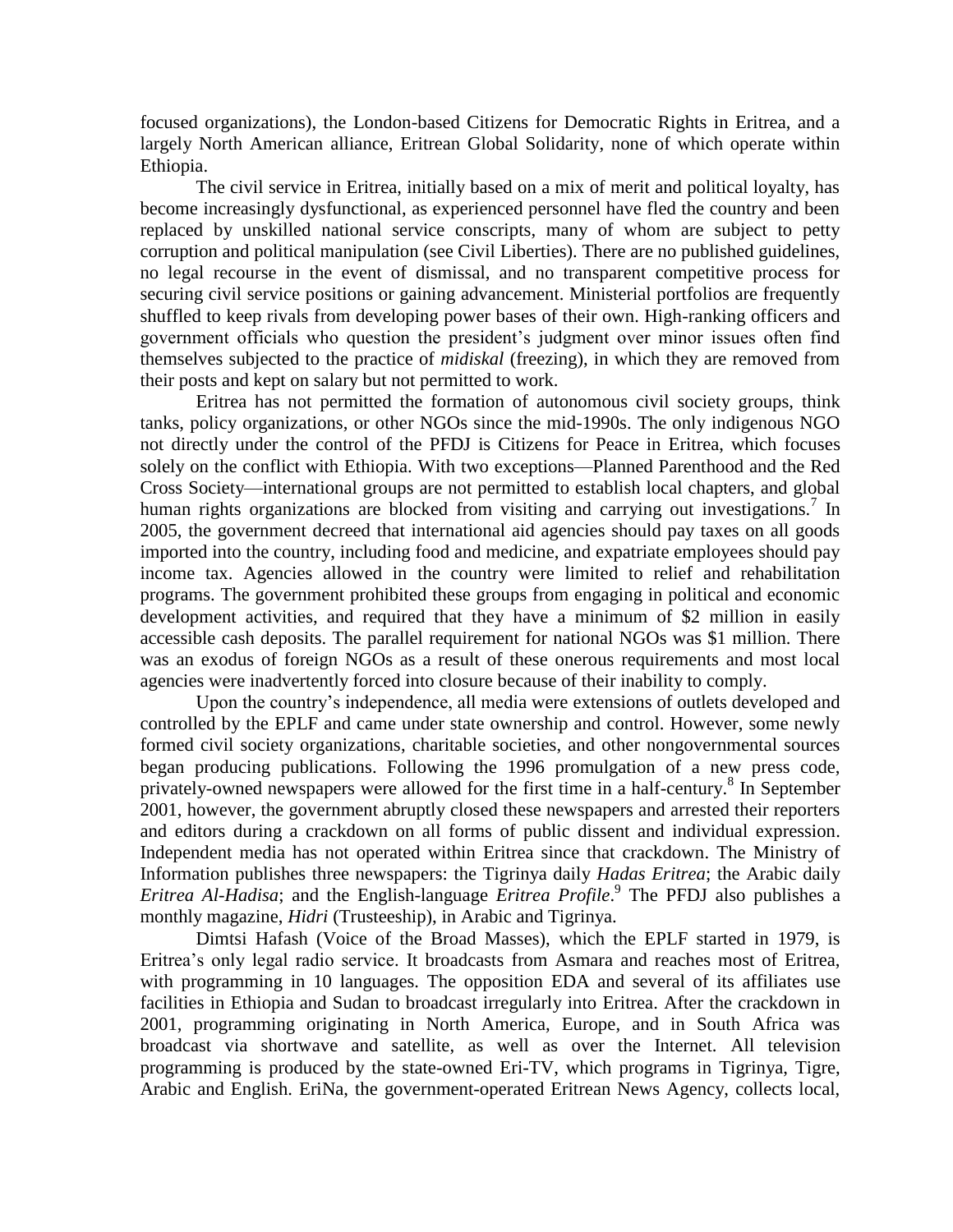regional, and international news, vets it for subversive content, and distributes selections to the state-owned media for publication.

Eritrea gained access to the Internet in 2000. There are four operational local serviceproviders, and all are required to rent bandwidth from the state-owned EriTel, which occasionally shuts off access to the Internet when state officials order it to do so. State-owned print and broadcast media are posted online on the Ministry of Information's website, shabait.com. The most widely read alternative sources of information are oppositional and independent websites, such as awate.com, asmarino.com and assena.com, which produce original reporting and commentary, in addition to providing extensive links to other sources of information. These sites have come under frequent distributed denial of service (DDOS) attacks that they ascribe to the government and its supporters. The government restricts online access for public sector employees to terminals monitored by their supervisors, but efforts to limit or monitor access by private users have so far been unsuccessful, as enterprising Eritreans, like their counterparts around the world, have easily found ways to get around such restrictions through remote-access servers and other means. However, there are no independent local media to report on conditions within Eritrea or to provide a platform for debate among Eritreans. Eritreans working for foreign media have also been harassed and jailed; by 2007 none were officially working as contributors. Multiple watchdog groups consider Eritrea among the worst abusers of the press in the world**.** 10

#### **CIVIL LIBERTIES**

Violence at the hands of the state is common in Eritrea and there are few protections or methods of redress. The constitution guarantees the right of habeas corpus and the penal code limits detention without charge to 30 days, but over the past decade, arrests for political infractions have been frequent, arbitrary, and rarely accompanied by formal charges. Many dissidents, particularly members of the military who have fallen out of favor, have been incarcerated in shipping containers in the desert along the Red Sea coast and on islands in the Dahlak Archipelago, where they are beaten and held for long periods with inadequate water and food. Former prisoners and escapees tell similar stories about torture techniques, including one known as "the helicopter," in which victims are stripped of their clothing, tied with their arms behind their back and laid on the ground face down or hung from a tree and left for several days and nights.<sup>11</sup> No officials have been prosecuted for these human rights abuses. As many as nine of the G-15 reformists jailed in 2001 are reported to have died at a secret prison at Eiraeiro (see Rule of Law), one by execution and the others from disease and injury. No one detained for political beliefs has ever been brought to trial. Instead, imprisoned dissidents are left to languish in prisons indefinitely.

All citizens between the ages of 18 and 50 are required to participate in national service. Conscripts are assigned work not only in state-run reconstruction programs but also in administrative offices and party-owned companies. They are paid approximately \$30 per month. Since 1998, this obligation has been arbitrarily extended for an indefinite period for hundreds of thousands of young men and women.<sup>12</sup> To ensure compliance among Eritreans abroad, the government made proof of national service a requirement for the renewal of passports and required those seeking exit visas to post a bond of \$4,000 at official exchange rates. By 2010, the total in service was estimated at over 500,000, and the UN reported a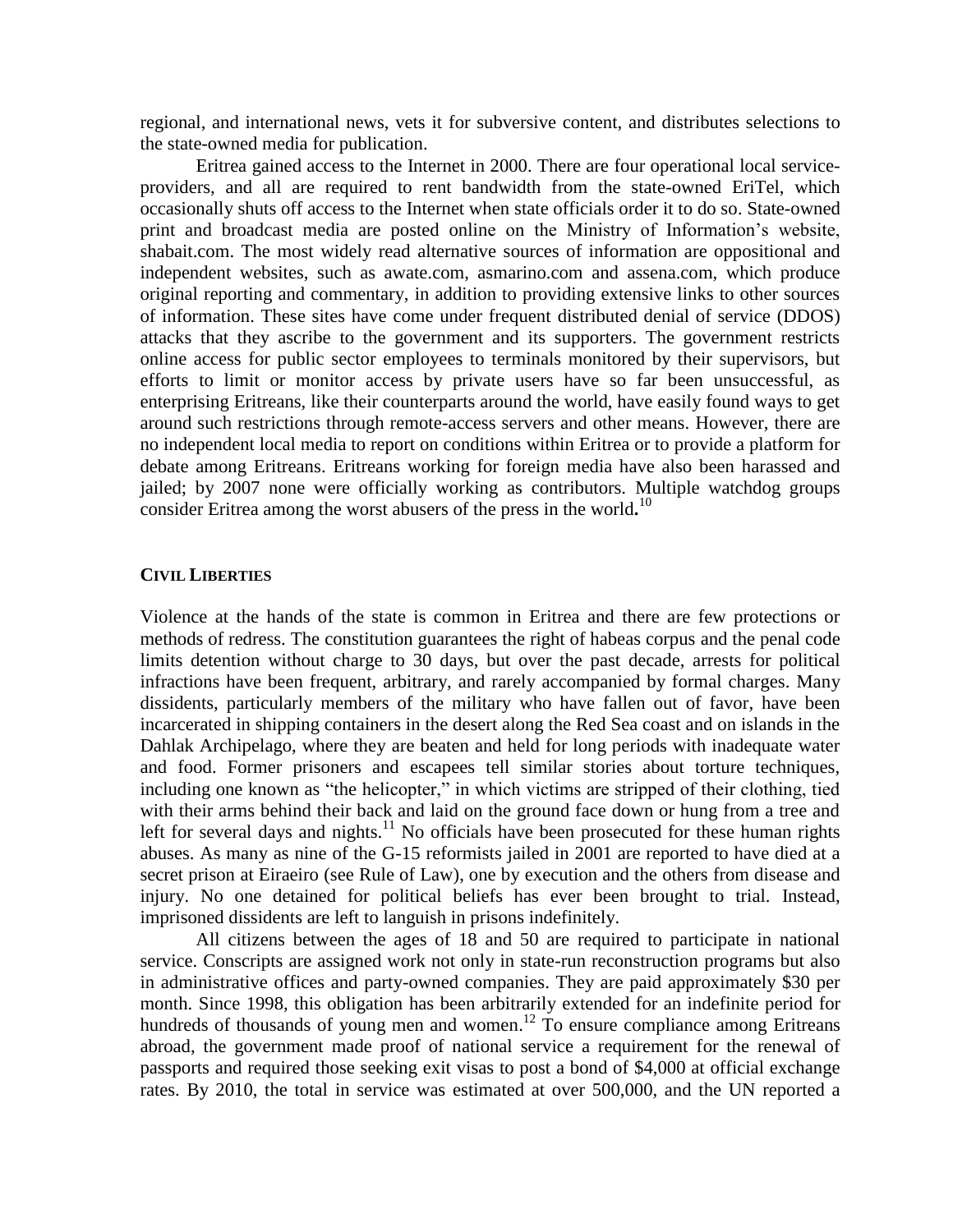surge among Eritreans fleeing the country to avoid national service. Conscripts caught trying to escape the country are held in military prisons and subjected to intensive interrogation and torture. Those trying to cross the border risk being shot on sight by snipers posted to deter escape. Refugees who have reached Sudan, Egypt, Libya, and Malta have been forcibly repatriated despite a 2008 UNHCR recommendation that all refoulement to Eritrea should end. In 2010, Human Rights Watch, which has repeatedly called on Egypt to halt deportations of Eritreans, reported that Egyptian border guards had killed 85 asylum seekers over three years, most of them Eritreans.<sup>13</sup> By 2010, the size of the Eritrean refugee group in Israel was approximately 8,500, at the time the largest refugee group in the country.<sup>14</sup>

Women played a central role in Eritrea's armed struggle, but they have not always enjoyed that same equality in postindependence public life. By the nationalist victory in 1991, women made up a third of the 95,000-strong EPLF and 13 percent of frontline fighters. They also served as teachers, paramedics, political organizers, technicians, garage mechanics, drivers, and other positions, while thousands of women civilians supported the war effort. This active participation in the national struggle positioned women to challenge traditonally submissive roles in the strictly patriarchal society and demand equal participation in the country's economic and political life.

Upon gaining independence, the government started to reform marriage laws, enacted policies intended to block trafficking of children and women, included women in the land reform and national service programs, and promoted educational opportunities for women and girls. The 1998 outbreak of war with Ethiopia slowed progress, however. Thousands of women who were conscripted into the armed forces were subjected to sexual abuse and assault by their male commanders, none of whom have been prosecuted.<sup>15</sup> Despite the government's declared intentions to improve gender equality, women were marginalized from the outset, as conservative factions reasserted themselves and destructive traditional practices, such as female circumcision, child marriage, and virginity testing, became common.

In 2011 women held four ministerial portfolios—Health, Justice, Tourism, and Labor and Social Affairs—but no women held top positions in the military or the PFDJ. The only recognized women's organization, the party-sanctioned National Union of Eritrean Women, provides services, runs job-training programs, and advises the government on women's issues, but it does not engage in public advocacy, and it has repeatedly blocked efforts to organize independent women's groups.

Eritrea, like most African states, consists of a patchwork of ethnicities. Officially, there are nine, which the government refers to as "nationalities": the predominantly Orthodox Christian Tigrinya, who make up half the population and dominate the state and the national economy, and eight, mostly Muslim minorities (Afar, Bilen, Hedareb, Kunama, Nara, Rashaida, Saho, and Tigre). Religious divisions, which overlap with ethnicity and geography, have at times created political cleavages in the society and are an increasing source of tension today.

The situation of the disabled is similar to that of women; the government runs programs for them and places disabled people, most of whom are disabled war veterans, in jobs, but there is no policy to which disabled people can hold the government accountable and no institutional body to which they can appeal when discrimination occurs. The government has shut down independent NGOs organized by disabled veterans. Those with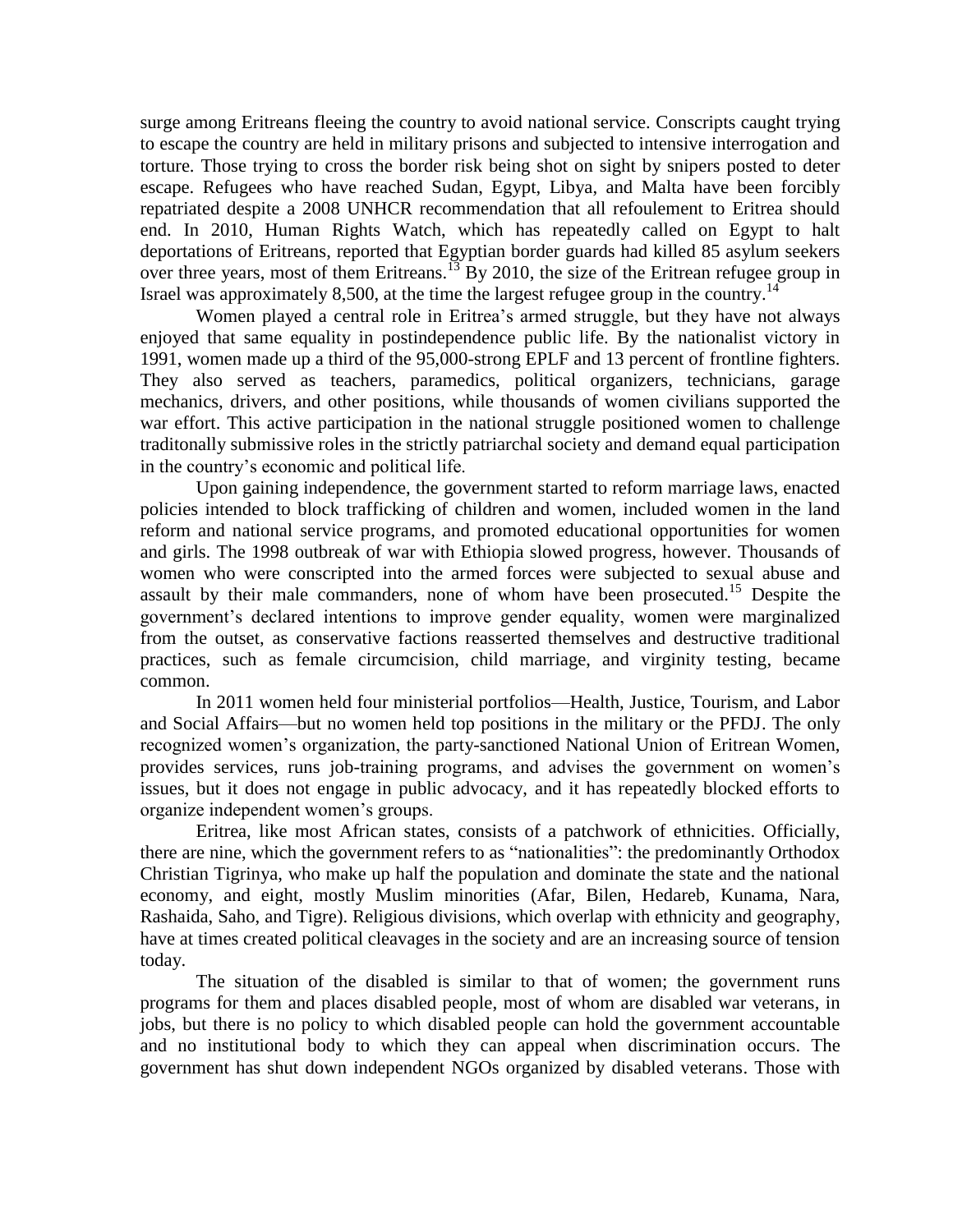disabilities not arising from national service are forced for the most part to rely on family support or a handful of charities in Asmara, most of which are for the blind and deaf.

The government outlawed all forms of religious discrimination upon independence, and the constitution guarantees all citizens "the freedom to practice any religion and to manifest that practice," but freedom of religion is in practice sharply restricted. In April 2002, the government banned what it called "new churches"—the rapidly growing evangelical and Pentecostal Christian denominations, as well as Baha'is—and "deviant" trends‖ within legally-recognized faiths, which include Sunni Islam, the Eritrean Orthodox Church, the Roman Catholic Church and the Evangelical Lutheran Church. Relations between the state and the Orthodox Church deteriorated in August 2005, when government authorities stripped Patriarch Abuna Antonios of his ecclesiastical authority and placed him under house arrest after he protested the arrest of three Orthodox priests.<sup>16</sup> The government then effectively took control of the Orthodox Church, appointing a lay administrator who managed its finances and in 2007 oversaw the appointment of a new patriarch. Monitors of religious freedom describe a pattern of continuous abuses, with more than 2,800 Christians from various denominations imprisoned in 2010 for participation in religious activities that the government prohibits.<sup>17</sup> In 2010, the U.S. Commission on Religious Freedom designated Eritrea one of 13 states considered a "country of particular concern" (CPC), and Eritrea was the only country to face sanctions on that basis.<sup>18</sup>

The pattern of religious discrimination is reflected in the treatment of nonreligious membership-based organizations, too, with only those under the party's control permitted to operate—the National Confederation of Eritrean Workers, with 20,000 members, the National Union of Eritrean Women, with 200,000, and the National Union of Youth and Students, with  $170,000$ <sup>19</sup> Trade unions are not permitted to organize any segment of the workforce without state and party permission, and strikes are prohibited. All three labor organizations are service providers and do not engage in policy advocacy or protest, and the PFDJ selects their leaders and sets their priorities. The state closely monitors donations to these organizations, and organizations that the government does not recognize are not allowed to receive outside funding.<sup>20</sup>

## **RULE OF LAW**

The Eritrean judiciary has long functioned as an arm of executive authority, and the president appoints and dismisses all judges at his own discretion. Initially divided between civilian and military courts and later complicated by the addition of special courts, the judiciary suffers from shortages of trained personnel and inadequate funding, as well as frequent executive interference. In some cases, panels of military and police officers sentence offenders in secret proceedings in which detainees are not informed of the accusations against them, have no right to legal counsel or to defend themselves, have no recourse to challenge official abuses, and are denied the right to appeal to the High Court, which is nominally Eritrea's highest judicial authority.

Special courts, Eritrea's system of secret military tribunals, were created in 1996 to hear cases of corruption and other abuses by government and party officials. These courts are directly accountable to the president's office and are presided over by military officers with no formal training in the law. The attorney general determines what cases are sent to the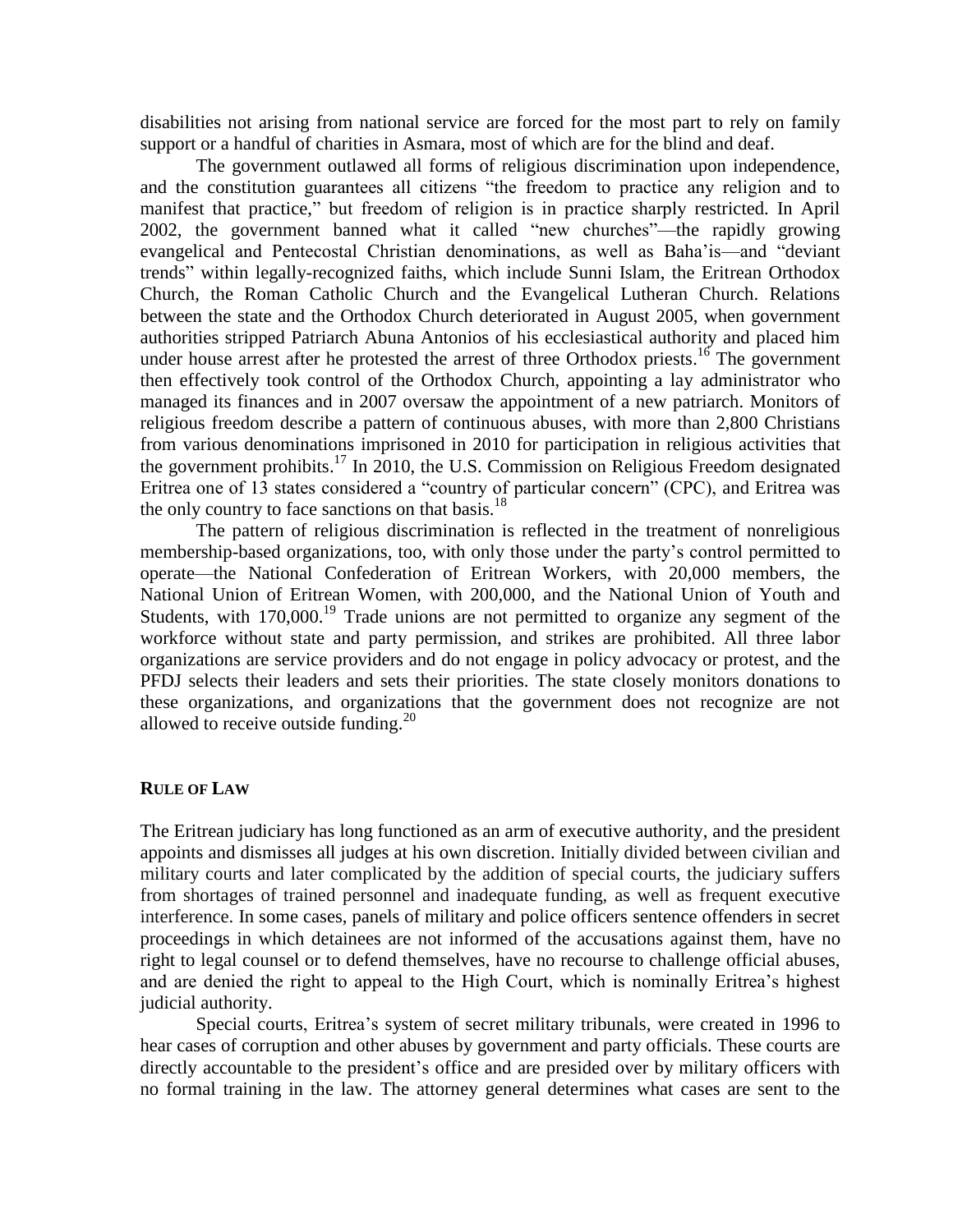special courts, which are not governed by habeas corpus. There is no presumption of innocence on the part of the defendant, who has no right to counsel or to appeal. There is no limitation on the punishment that can be meted out by special court judges, who also serve as prosecutors and are expected to rule not on law but on conscience. With the outbreak of the Border War in 1998, referrals to the courts expanded from cases of embezzlement and tax evasion to a wide range of felonies and misdemeanors and national security cases, a broad designation that has come to embrace all forms of protest and dissent. Today, the special courts issue directives to civilian and military courts on administrative matters and can, at the discretion of the attorney general, retry cases already heard by these courts. The abolition of the special courts was a key demand of the G-15 reformists prior to their detention in 2001. Although there has never been official confirmation, it is widely believed that their cases were heard and their sentences determined by a secret special court.

According to former guards, high-value political prisoners are held mainly at the Naqura facility in the Dahlak Islands, at Ala in the Debub Administrative Region, and at a high security prison at Eiraeiro, in the coastal lowlands north of the Asmara-Massawa road. Numerous other jails scattered across the country hold military deserters, jailed evangelical Christians and political dissidents, alongside common criminals. In 2009, Human Rights Watch estimated the total prison population held without formal charges at between 5,000 and  $10,000$ , most for political reasons.<sup>21</sup> Accused criminals and those with civil claims fare little better in an understaffed system of overlapping jurisdictions, in which personal connections matter more than legal principles. A new civil code was announced in 2001. It has a three-tiered system resting on community courts of elected magistrates whose decisions are supposed to be based on local custom, but executive interference is common and the application of the law decidedly uneven.

In August 2009, the London-based website assena.com released a report based upon what it claimed were secret documents taken from the president's office that detailed the death in detention of nine of the 11 former government officials identified with the G-15 reformists in 2001and held at the Eiraeiro prison.<sup>22</sup> In May 2010, Reporters without Borders, citing the testimony of an escaped prison guard, claimed that four of the detained journalists had perished there as well.<sup>23</sup> In 2009, the UNHCR advised member states not to send any Eritreans back to the country, regardless of the circumstances of their asylum claims, due to the dangers they faced upon repatriation.<sup>24</sup>

Eritrea's armed forces, built out of the EPLF and reorganized as the Eritrean Defense Forces (EDF), consist of air, naval, and ground forces whose commanders report directly to the president, as they did during the armed struggle. The EDF's main official tasks are defending the country against external attack, ensuring peace and security along its borders, and helping to consolidate a national identity out of the diverse social forces that make up the new country. The EDF's role has grown considerably, however, since the Border War with Ethiopia, after which Eritrea assumed a semi-permanent state of military readiness. Since 2003, all secondary school students have been required to complete the 12th grade at the Sawa military camp, both to curb the outflow of secondary school graduates to neighboring countries and to increase the size of the armed forces. Eritrea—today one of the most militarized countries in the world—does not recognize the practice of conscientious objection.<sup>25</sup>

The military remains under the president's personal control, and he exercises direct command over the five theater-operation generals—the de facto governors of the country's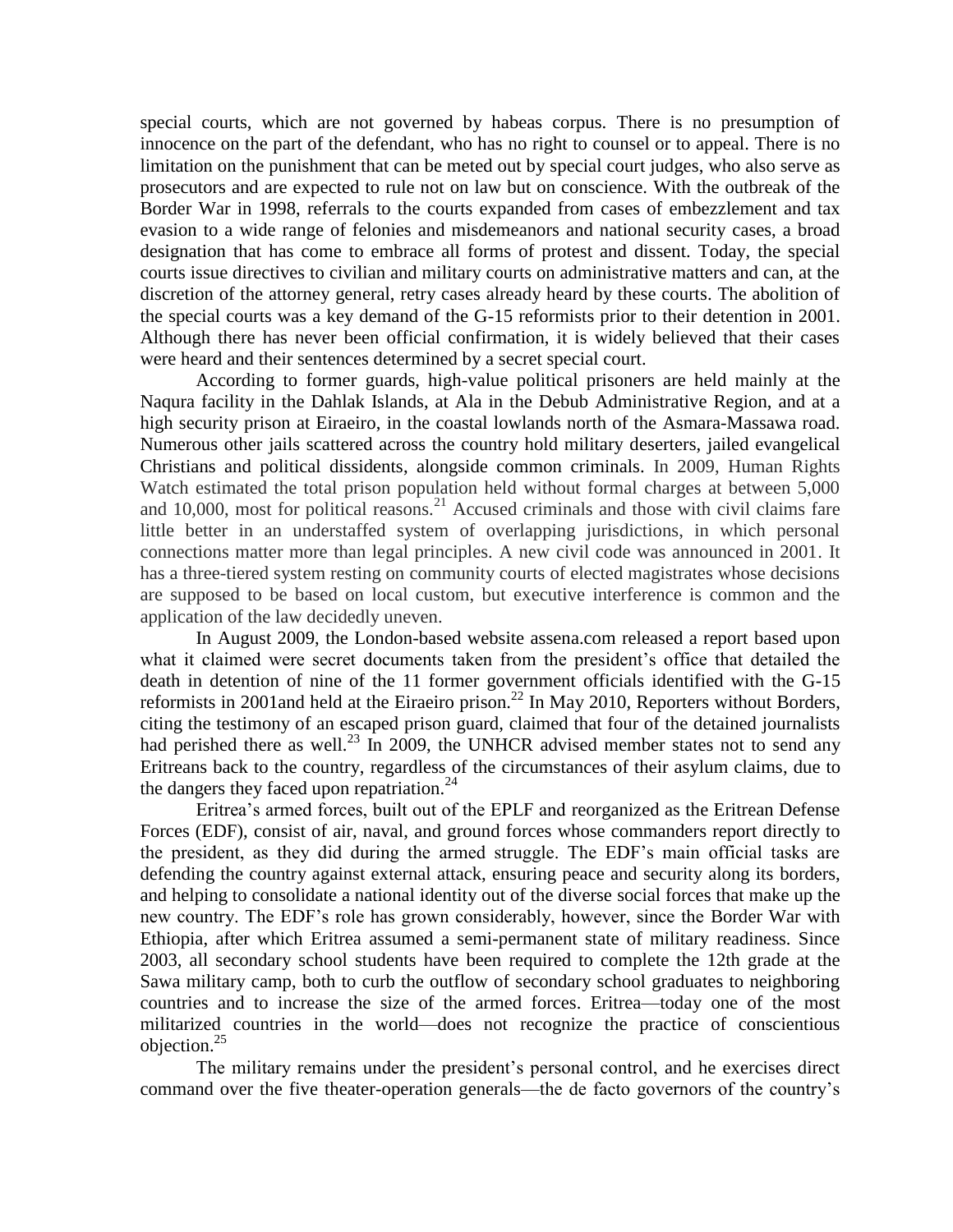five *zobas* (provinces)—while frequently ignoring General Sebhat Ephrem, his minister of defense. The country's feared national security service is independent of the armed forces and is headed by a long-time Isaias loyalist, Brigadier General Abraha Kassa, but, like the armed forces, it remains under the president's personal control.

Under Eritrean law, all land is the property of the state, which can grant lifetime userights to citizens and fixed-term leases to businesses and private or semi-private agricultural schemes. However, the law has never been consistently implemented, apart from peri-urban areas around large cities, as the state lacks the capacity to do so. As a result, much of Eritrea's intensively farmed highlands remains with those who controlled them at the time of independence, though it cannot be transferred through market mechanisms. At the same time, the government's seizure of grazing land from pastoralists in the western lowlands and its transfer to highland migrants and returning refugees—many of them Tigrinya-speaking farmers—have become a major source of friction with the indigenous, mostly Muslim herders. This accelerated after the Border War, exacerbating tensions there as resistance to it became a major issue for local residents and the externally-based EDA. After the sharp decline in Eritrea's economy following the outbreak of the Border War, the government also began offering long-term leases for cash payments and threatened to strip the land rights of citizens living abroad if they became involved in dissident political activities or failed to fulfill their tax obligations. With exports extremely low and new investment lacking in most sectors, the economy has survived largely on remittances from the diaspora, whose members are required to pay a 2 percent asset tax in order to maintain rights to purchase land, secure inheritances, and take advantage of other privileges within Eritrea. However, Eritrea is poised on the brink of a gold rush that the government views as a potential lifeline, leading it to sharply limit its interference with foreign firms, of which there were 30 by  $2011$ .<sup>26</sup>

#### **ANTICORRUPTION AND TRANSPARENCY**

The systematic denial of civil liberties and the continuing failure to respect the rule of law occur against the backdrop of a declining economy. With major enterprises owned by the state or party, the private sector languishes, limited to domestic trade and small businesses. Eritreans are major players, however, in trade, transport, tourism, and other businesses throughout the region, from southern Sudan, Kenya, and Rwanda to Dubai and Qatar. Eritrean citizens were also owners or managers of numerous businesses in Ethiopia until the Border War, when most had assets confiscated. Though many returned to Eritrea after independence, few are investors today as the state and party's demands have discouraged them. Most party and state enterprises draw on national service conscripts for their work force, which further tilts the playing field, already skewed by preferential treatment in securing licenses and permits, access to power sources, and other resources controlled by the state.

Eritrea's civil code recognizes contracts, but these laws have at times been suspended or undergone sudden, unanticipated revisions announced in public proclamations drawn up by the president's office and promulgated by the National Assembly, as happened after the Border War for a number of import/export businesses and international aid agencies. Numerous Eritrean-run businesses have found themselves required to cede a significant percentage of their holdings to the PFDJ, which in many cases had driven them out of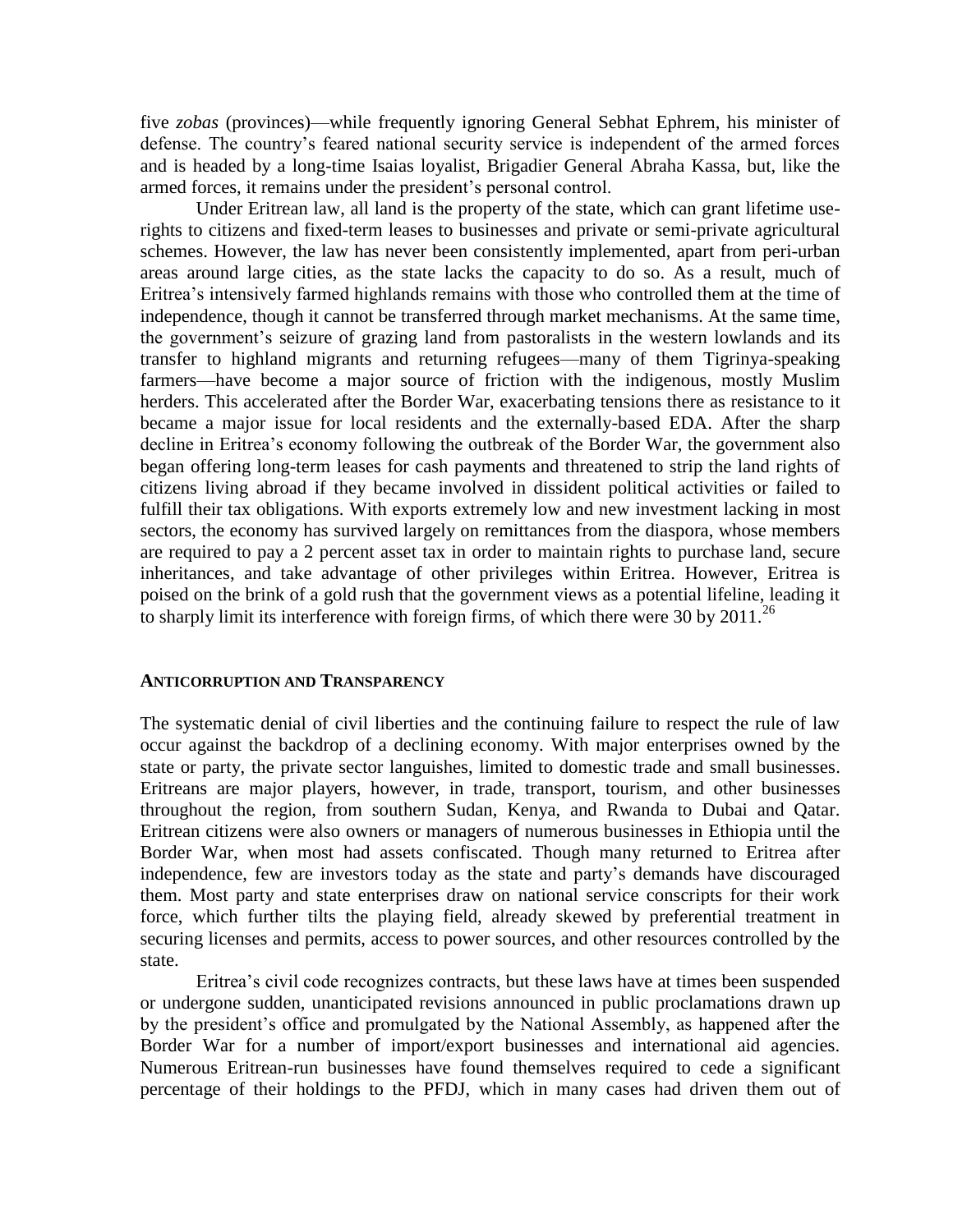business. Today, the PFDJ controls currency markets, the insurance industry, the transportation industry, the publishing industry, the IT sector, maritime commerce, and highend tourism. The government has banned private-sector companies from the construction sector, which it reserves for PFDJ companies on what it claims are grounds of national security. The only domestic mining firm is the state-owned Eritrean National Mining Corporation (ENAMCO). Accurate economic statistics are extremely difficult to come by, as the government does not publish a national budget. Inflation runs between 35 and 50 percent, and efforts to maintain a fixed exchange rate have created a yawning gap with the black market. All banks are owned by the state or the ruling party.<sup>27</sup>

Brigadier General Estifanos Seyoum, a high-ranking member of the PFDJ and a veteran of the independence war, was relieved of his post in the ministry of finance in August 2001 after questioning the equity of tax collection from PFDJ-owned enterprises. A signatory of the May 2001 "Open Letter to the PFDJ," he was detained with the other members of the G-15 in 2001 and has not been heard from since.<sup>28</sup> No questions about tax collection or government expenditure have been raised in public since then, nor is there any independent auditing body to take up such issues. Under the constitution, the president appoints an auditor general, but this position has not been functional. There is no public record of the party's economic operations, no published line-item national budget for the state, no detailed accounting for tax collection or remittances—essentially no fiscal transparency for state or party finances. In fact, the line items for the national budget remain a well-guarded secret not only from the public but from most members of the cabinet and the ruling party.<sup>29</sup>

Corruption among individuals has historically been low in Eritrea and severely punished when uncovered, but the state and the ruling party have made extensive use of economic levers for political ends, often acting in concert, and the prosecution of corruption cases today reflects political expediency rather than consistent application of the law. It is common, for example, for the PFDJ to pressure enterprises to include it as a partner in new ventures and then exact payment or a percentage of profits for government cooperation. Meanwhile, strict controls on travel by Eritrean citizens have generated a lucrative business in exit visas. Graft and corruption among state bureaucrats has also grown, particularly at middle and lower levels where pay rates have stagnated as inflation rates have soared. The militarization of much of the country, with zonal commanders outranking civilian administrators, has also fostered widespread corruption in the allocation of housing, management of local businesses, and control of trade.<sup>30</sup>

## **RECOMMENDATIONS**

- Eritrea's constitution, which has been ratified, should be implemented without delay. All special courts should be abolished and their functions taken over by civilian bodies, and all political prisoners released or brought to public trial.
- The government should allow the formation of political parties, lay the groundwork for national elections, and permit exiled opposition political movements who have renounced violence to return to Eritrea to join the political process on equal footing with the PFDJ.
- The 1996 Press Law should be rescinded and the reestablishment of independent newspapers and broadcast media permitted.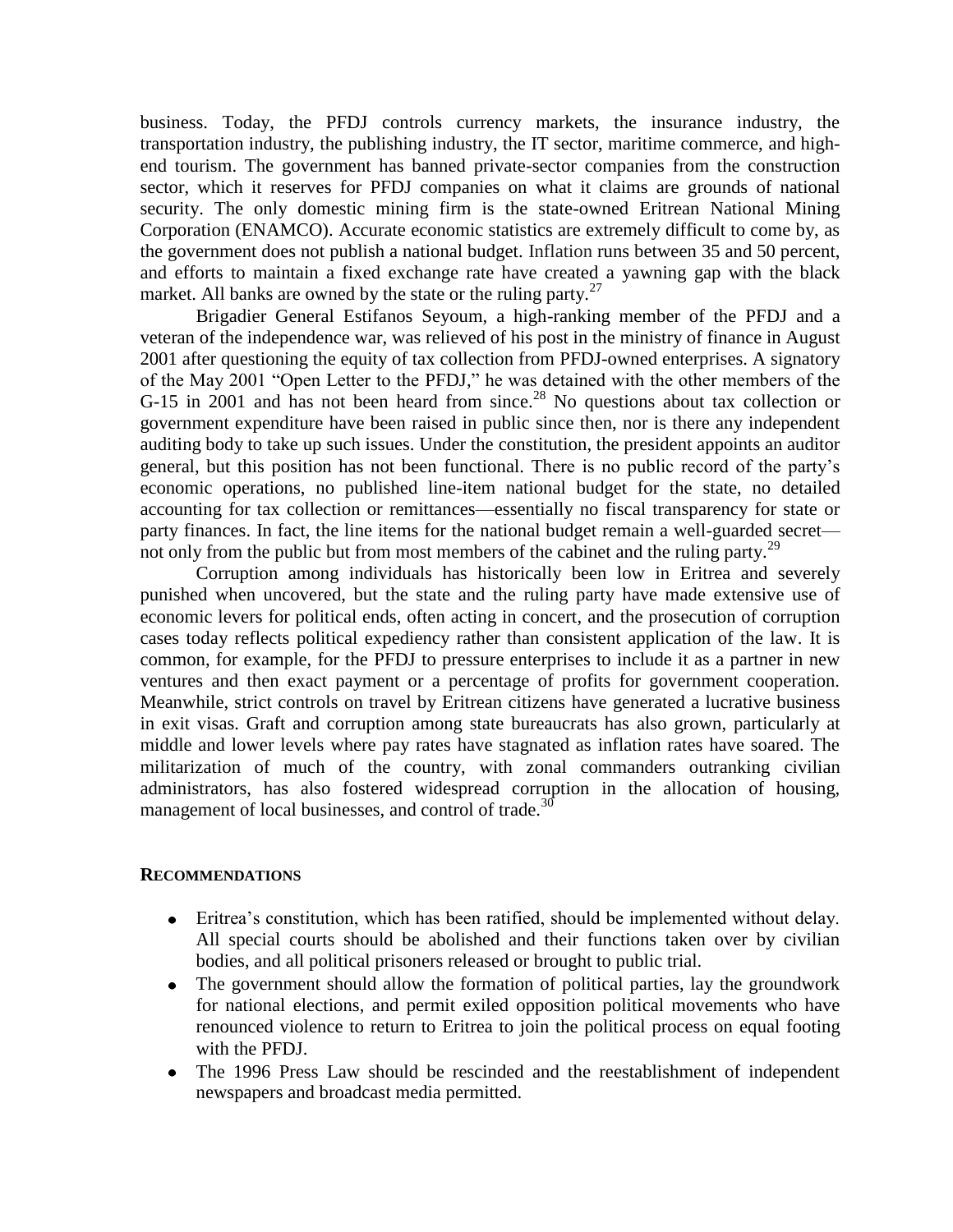Legal protections should be extended to all religious groups, and prompt legal action should be taken against those who attack members of minority faiths.

 $\overline{a}$ 

<sup>4</sup> Dan Connell, "Inside the EPLF: The Origins of the 'People's Party' and its Role in the Liberation of Eritrea." Review of African Political Economy, no. 89 (Sheffield, UK: September 2001),

http://eritrearealclearpolitics.wordpress.com/2009/04/05/inside-the-eplf-the-origins-of-the-'people's-party'its-role-in-the-liberation-of-eritrea.

<sup>5</sup> "Blocking Property of Certain Persons Contributing to the Conflict in Somalia," Executive Order 13536, 75 *Federal Register*, no. 72, April 12, 2010, http://www.treasury.gov/resourcecenter/sanctions/Documents/13536.pdf.

<sup>6</sup> For a "family tree" tracing the origins and interrelationships of these and other Eritrean political movements, see "Eritrean Political Organizations: 1961–2007," Awate Foundation, March 4, 2007, http://www.awate.com/portal/content/view/4485/9; for a breakdown of EDA membership, see "EDA will hold its congress," Awate Foundation, February 15, 2007), www.awate.com/portal/content/view/4469/3.  $^7$  Amnesty International delegates were refused visas in July 2002 and have not been permitted to enter Eritrea since then. Neither Human Rights Watch nor the Committee to Protect Journalists has had representatives in Eritrea since 2003.

<sup>8</sup> Passed by the National Assembly in its January 22–24, 1996, session as Proclamation 90/98 and published by the Ministry of Information, Asmara.

<sup>9</sup> Back issues are available on the website of Eritrea's Ministry of Information, http://www.shabait.com. <sup>10</sup> The Committee to Protect Journalists (CPJ) labeled Eritrea one of the world's worst jailers of journalists in 2010, alongside China, Iran, Uzbekistan and Burma ("Eritrea: Number of jailed journalists hits 14-year high," CPJ, December 8, 2010, http://www.cpj.org/africa/eritrea), while Reporters Without Borders rated Eritrea last of 178 countries in its Worldwide Press Freedom Index, just after Turkmenistan and North Korea ("Press Freedom Index 2010," Reporters Without Borders, October 20, 2010, http://en.rsf.org/pressfreedom-index-2010,1034.html).

 $11$  Kjetil Tronvoll, *The Lasting Struggle for Freedom in Eritrea: Human Rights and Political Development, 1991–2009* (Oslo: Oslo Centre for Human Rights, 2009), 80–85,

http://www.oslocenter.no/index.php?option=com\_content&task=view&id=213&Itemid=1. <sup>12</sup> Human Rights Watch (HRW), *Eritrea: Service for Life: State Repression and Indefinite Conscription in Eritrea* (New York: HRW, 2009), http://www.hrw.org/node/82284.

<sup>13</sup> Human Rights Watch (HRW), *Sinai Perils: Risks to migrants, refugees and asylum seekers in Egypt and Israel* (New York: HRW, 2008), http://www.hrw.org/en/reports/2008/11/12/sinai-perils-0.

<sup>14</sup> Ben Hartman, "UNHCR: Eritreans by far largest refugee group in Israel," Jerusalem Post, March 10, 2010, http://www.jpost.com/Israel/Article.aspx?id=170593.

 $15$  In 2004, Amnesty International reported that "some of the new female recruits were selected by commanders for sex under duress, through being threatened with heavy military duties or being sent to the battle-front during the war or to a remote and harsh posting, or being denied home leave. In some cases, this may be termed rape or possibly sexual slavery" ("UN Must act now on Sri Lanka war crimes report," Amnesty International, April 26, 2011,

http://www.amnesty.ca/resource\_centre/reports/view.php?load=arcview&article=1563&c=Resource+Centr e+Reports). Five years later, UNHCR reported that "a pattern of sexual violence against female conscripts exists within the military…. No effective mechanism for redress or protection exits within or outside the military, and perpetrators generally go unpunished‖ (UN High Commissioner for Refugees [UNHCR], *Assessing the International Protection Needs of Asylum-Seekers from Eritrea* [Geneva: UNHCR, 2009], http://www.unhcr.se/Pdf/Positionpaper\_2009/Guidelines\_Eritrea\_April\_09.pdf).

<sup>1</sup> *Eritrea: A Country Handbook* (Asmara: Ministry of Information, 2002), 23–24.

<sup>&</sup>lt;sup>2</sup> Eritreans go by first names.

 $3$  "Draft Constitution of the State of Eritrea," art. 7, 26, http://www.shaebia.org/constitution.html.